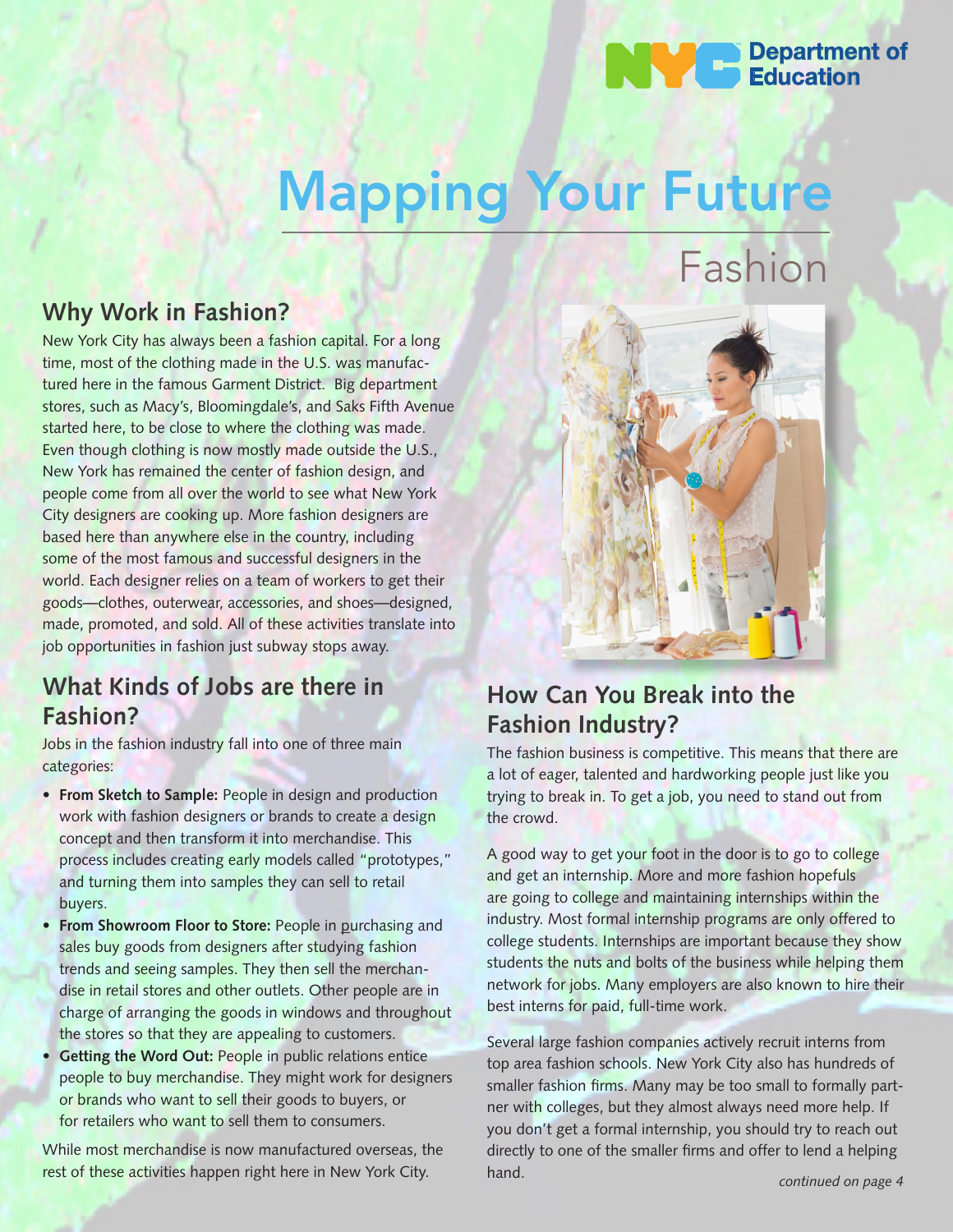# **How Do You Get Ahead?**

Getting your foot in the door may be the easy part compared to what it takes to get ahead once you're in. Like most ready-to-wear clothes, fashion jobs are not one-sizefits-all. Salaries, work assignments, job titles and career paths vary by employer. There is definitely more than one way to get ahead, but these skills, characteristics and qualities will surely help you get there:

- You must be creative. This industry is all about new ideas, whether you are creating a design concept, a sales strategy or a public image. Regularly brainstorming new, useful ideas will benefit your team and help you get noticed.
- Aside from fashion-sense, you also need good math and analytical skills to work in design and production. Much of this work is about measuring and understanding proportions. A lot of these jobs also require a high degree of computer literacy, especially knowledge of Adobe $^{\circledR}$ design software such as Photoshop® and Illustrator.®
- Merchandisers and buyers need to be good at predicting which fashions will sell the best.
- Salespeople must know how to entice customers and help them find and buy goods.
- People interested in public relations must be loyal, decisive and well organized. Their work is all about relationships—with clients, vendors, and the media —and knowing how to successfully navigate them.
- You must be patient, flexible and willing to take on extra work. Most people in the fashion industry get ahead by working their way up over time and proving themselves. In fashion, there is plenty of work to be done and not always enough people to do it. Going above and beyond what is asked of you can help you get ahead faster.
- You must have strong oral and written communication skills. Phone calls, texts, and emails power this fast-paced industry. They move all fashion-related activities from one step to the next. Whether you are ordering fabric, buying collections, or creating media/press kits, you must be able to communicate clearly and professionally. Mistakes, no matter how small, can create major delays and other problems for your company.
- You must be friendly and polite. Whether you work in production, sales or public relations, you will be working with all sorts of personalities. You will ask people to do things for you and they will ask you to do things for them. Fostering positive relationships with coworkers and key contacts will help you (and your team) get what you need when you need it.

## The Untold Story (until Now!) of Your Favorite Belt and How You First Met

Think about your favorite belt. It began its journey as an idea or concept, first sketched by a designer with help from her design team. Next, a technical design team makes a blueprint, called a "tech-pack," that tells manufacturers exactly how to make the belt. Using these instructions, a manufacturer makes a few samples of the belt and delivers them to the designer. The designer debuts a sample of this belt on the runway at New York Fashion Week. Buyers, celebrities and social media representatives at the show instantly fall in love with the new belt.

This positive reaction tempts buyers to order belts for their stores. Before they proceed, however, they also apply knowledge of customer preferences to make an informed decision. A buyer for a popular chain store orders the belt in different colors and sizes. Once the order is placed, the design firm manufactures the belt and ships the belts to their stores.

Soon after the fashion show, you see celebrities being photographed wearing the belt while others are tweeting all about it. You also start seeing the belt advertised on TV, in the magazines, and on subway ads. The belt has definitely piqued your interest.

Then, one day you walk by a store and see that belt in a window that was strategically arranged by a visual merchandiser. The belt looks great with the outfit on display, and you realize you have to have it. You decide to go into the store to check it out. A salesperson takes you to see the belt. You really wanted to buy it but price tag is out of your price range… that is, until the salesperson told you about a promotional discount. That's right; some marketing specialist came up with a promotion. The first 1,000 customers could buy the belt at half the price, and you happen to be customer number 952! Unable to turn down this great deal, you buy it.

This may not be exactly how you first met your favorite belt, but it's probably close. As customers, we see items in a store and don't think about what it took to get them there. Going from design to a sale involves many steps and people along the way, creating many different fashion industry jobs.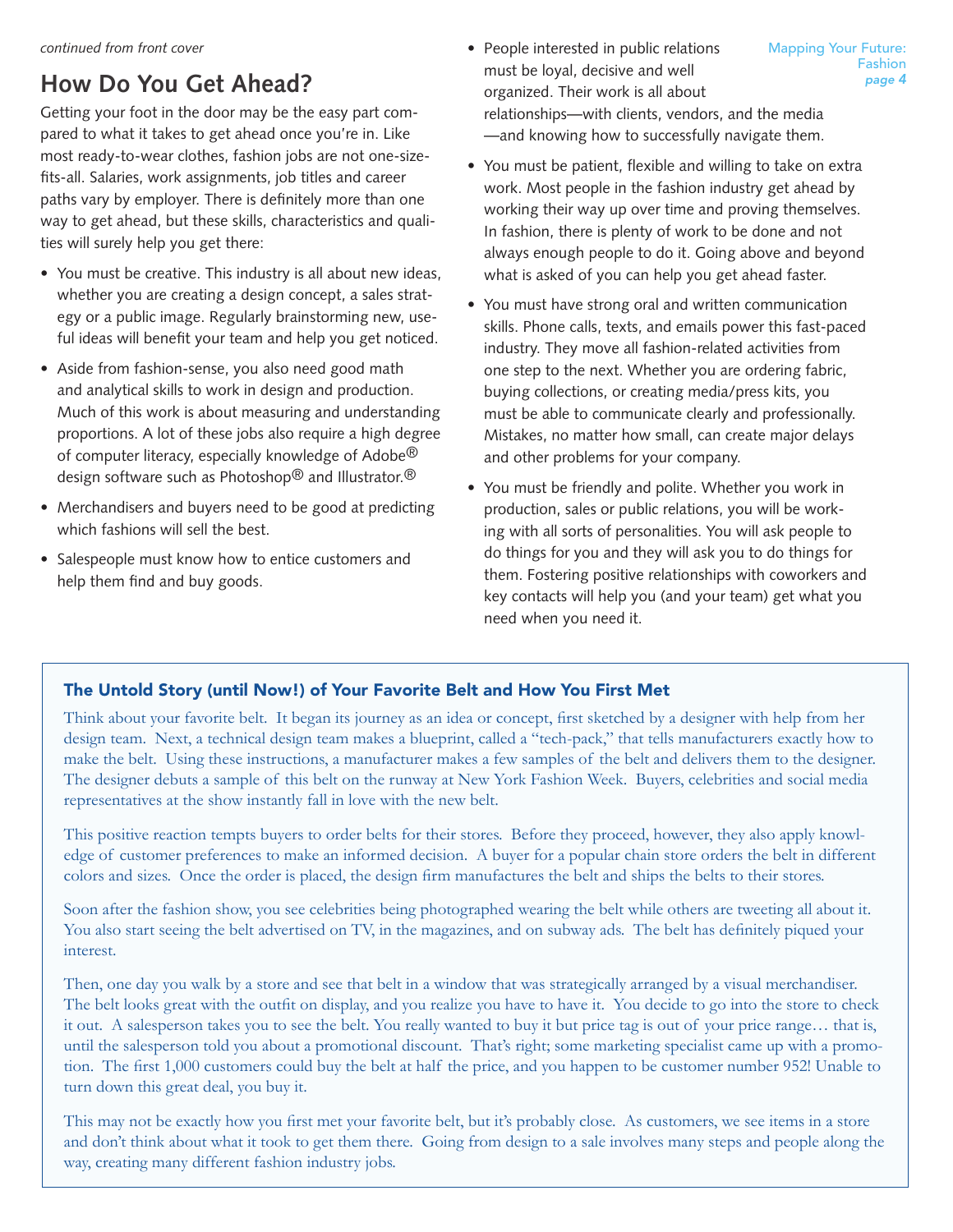# Put Yourself on the Map: How to Use This Brochure

Like any map, this Career Map helps you find your way to new places – in this case, a bunch of careers within one specific industry. (An industry is a loosely defined area of businesses engaged in similar work.) As you read, ask yourself: what different kinds of jobs are there? How does one job lead to the next? Which ones will I like? How much money can I earn, and how long will it take me to get there? What kind of training do I need?

One of the best ways to find a satisfying career is to get clear about your personal interests and strengths. What do you most enjoy doing? What do your friends, teachers, parents say you do best? Do you prefer to work with people, ideas or things? Do you want to be in charge, or work alongside your peers? Which of these jobs will let you be your best?

Once you've found a path that sounds like a good fit, it's time to test it out. Find someone who works in the industry – ask your friends, parents, teachers and neighbors if they can introduce you. Ask if they are willing to talk with you for a few minutes. This is called an "informational interview." You're not asking them to find you a job; you're only asking to listen and learn about their experience. If you ask in a professional manner, many people are happy to speak with you. (If you're nervous about this, ask a teacher, guidance counselor or parent to help.)

**Find someone who works in the industry – ask your friends, parents, teachers and neighbors if they can introduce you.**

Before you meet with this person, reread the brochure and write down any questions you have, for example:

- $\blacksquare$  What do you spend your day doing in this job?
- $\blacksquare$  How did you get started in this field?
- $\blacksquare$  How much reading, writing or math do you do in your job?
- $\blacksquare$  How do people dress at the work place?
- Do you have a routine set of tasks you do every day or do you do something different every day?
- $\blacksquare$  Do you work the same schedule every week, or does it change?
- $\blacksquare$  What courses would I take in high school or college to prepare for this job?
- $\blacksquare$  What is my next step after high school if I am interested in this field?
- $\blacksquare$  Where can I find people who can help me learn more about this field?

Make sure to send a thank you note, and in no time you'll be on your way. For more information about this industry and many others, you can visit www.careerzone.ny.gov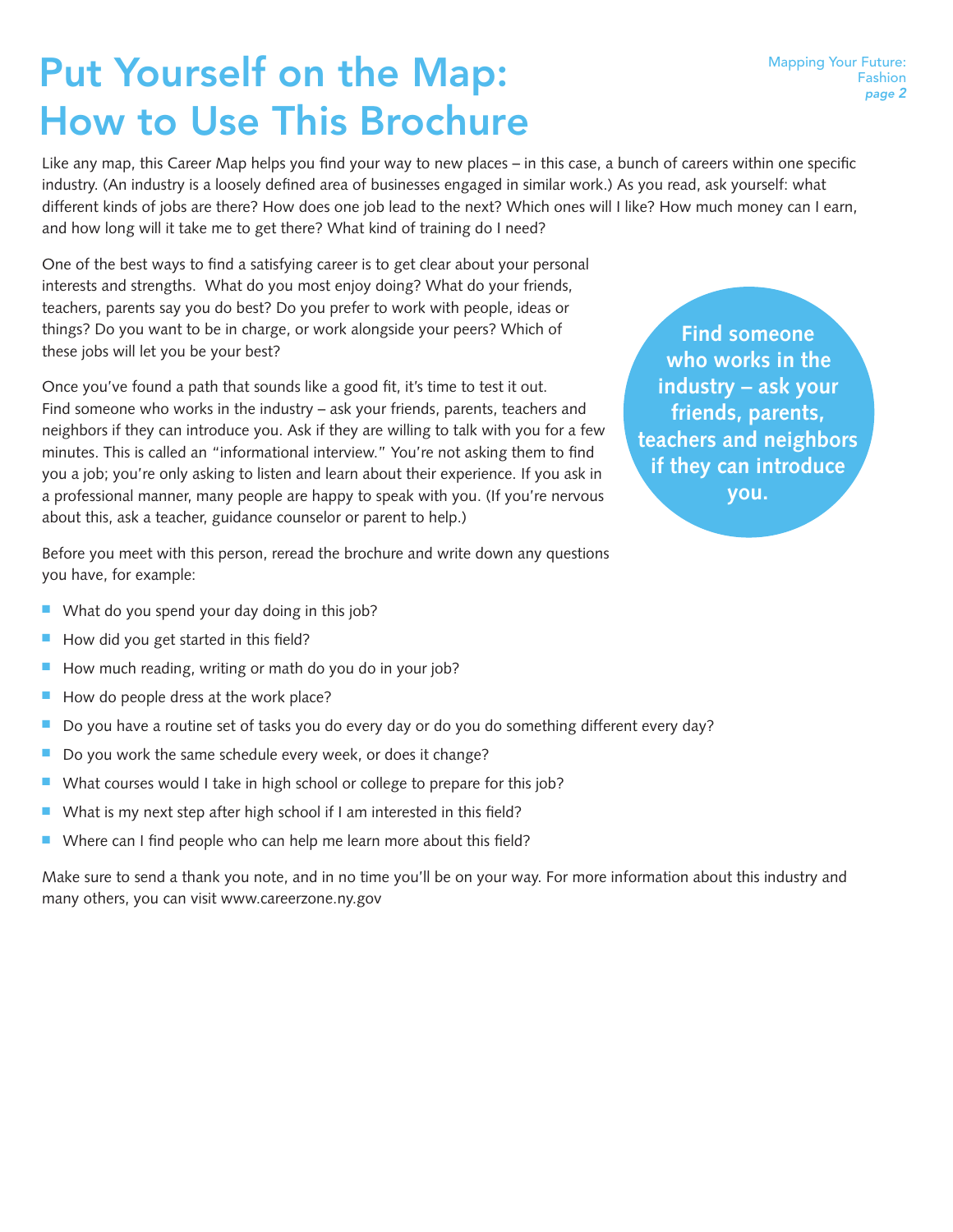# INCREASING LEVELS OF EDUCATION/TRAINING REQUIRED

## Bachelor's Degree or Some Experience

#### Product Development Tracker

DUTIES:

**Ensures the tech pack arrives at the right place at the right time to be transformed from a concept to a prototype, from a prototype to a sample and, eventually, from a sample to a final product for sale. Involves a high level of coordination and overseas communication. Must be able to meet deadlines.**

PAY RANGE: **\$22,000 to \$47,000 per year**

#### Colorist/Color Specialist

DUTIES:

**Manages all aspects of a brand's color process. This includes developing the palette, approving colors and ensuring consistency throughout a brand. Additional responsibilities include production tracking and follow up.**

PAY RANGE: **\$22,000 to \$67,000 per year**

#### Assistant Technical Designer

DUTIES:

**Uses drawings, measurements, and descriptions to help the technical designer assemble a "tech pack," which is a blueprint for producing garments. Sends design instructions to factories and tracks production and shipping.**

PAY RANGE: **\$37,000 to \$46,000 per year**

#### Technical Designer

DUTIES:

**Prepares the tech pack, overseeing the process from style and design concept to first prototype, to the final, production-ready sample. Works with management, design, production, and merchandising staff to ensure fit, quality and delivery.**

PAY RANGE: **\$32,000 to \$90,000 per year**

#### Assistant Fashion Designer

DUTIES:

**Supports the design team by keeping an active history of past, present and future design-related actions (typically using a database). Also researches and identifies trends.**

PAY RANGE: **\$42,000 to \$66,000 per year**

## Bachelor's Degree and a Lot of Experience

#### Mental Health Counselor

DUTIES:

**Guides the team through the design process from beginning to end. Researches trends, markets, fabrics, and trims. Develops design concepts and designs garments or accessories according to brand identity, style plans, sales needs, and emerging fashion trends. Coordinates with production, sales, marketing and other teams within the firm.**

PAY RANGE: **\$57,000 to \$125,000 per year**

#### Design Director/VP of Design

DUTIES:

**Leads the design team. Oversees all aspects of the design collection and is responsible for all decisionmaking along the design process. Acts as point person for the design team to management and major buyers.**

PAY RANGE: **\$73,000 to \$195,000 per year**

#### MAP KEY



This flyer highlights jobs in the sector projected to have the same or more openings between now and 2020.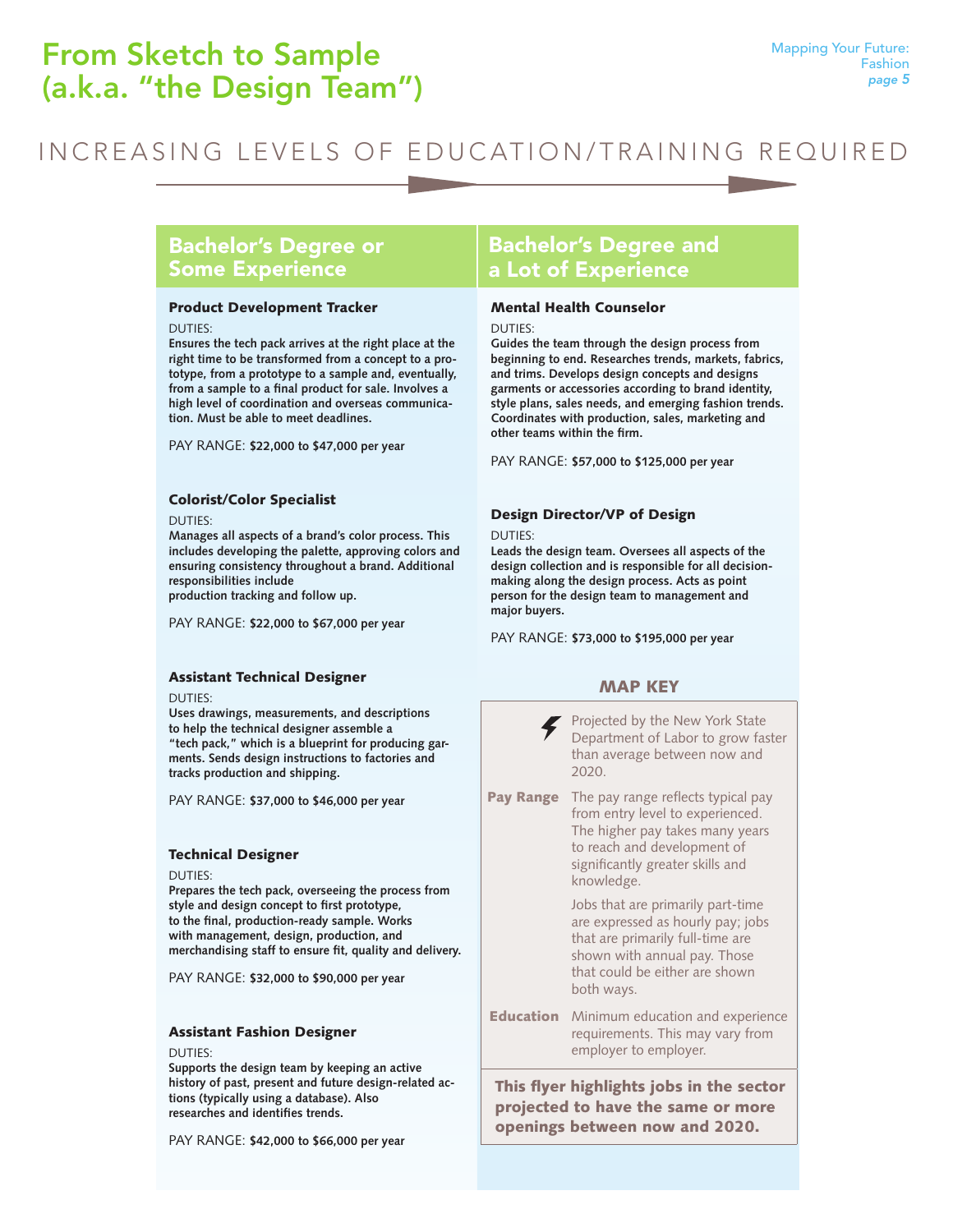# **Types of Employment** *Mapping Your Future:*

|                                          | <b>HOURS/WEEK</b>        | <b>SCHEDULE</b>       | <b>WAGE/SALARY</b>                                         | <b>PAYMENT</b>                                                    | <b>COMMON</b><br><b>BENEFITS</b>                                              |
|------------------------------------------|--------------------------|-----------------------|------------------------------------------------------------|-------------------------------------------------------------------|-------------------------------------------------------------------------------|
| <b>Full-Time</b>                         | Usually 35+              | Steady                | Annual                                                     | Weekly or<br>bi-weekly                                            | Paid sick leave,<br>vacation time.<br>health insurance,<br>retirement savings |
| Part-Time                                | Usually <35              | May vary              | Hourly                                                     | Weekly or<br>bi-weekly                                            | Usually none                                                                  |
| <b>Temp</b>                              | As needed by<br>employer | May vary              | Hourly                                                     | Weekly or<br>bi-weekly                                            | Usually none                                                                  |
| <b>Per Diem</b>                          | As needed by<br>employer | Daily or<br>Per Shift | Hourly                                                     | Weekly or<br>bi-weekly                                            | Usually none                                                                  |
| Self-employed<br>aka<br><b>Freelance</b> | Varies                   | Varies                | Negotiate rate of<br>pay with client                       | Upon completion<br>of work or on a<br>schedule of<br>deliverables | None: must pay own<br>taxes and health<br>insurance                           |
| Union                                    |                          |                       | Typically higher than<br>comparable<br>non-union positions |                                                                   | As negotiated by<br>the union with the<br>employer on behalf<br>of members    |

### **For more information on careers in this industry:**

http://www.nycedc.com/industry/fashion

http://www.bls.gov/ooh/arts-and-design/fashion-designers.htm

http://www.nycfashioninfo.com/default.aspx

#### **For information about the DOE CTE Programs:**

http://schools.nyc.gov/ChoicesEnrollment/SpecialPrograms/CTE/default.htm http://CTECouncil.org

#### **Where can I get additional general information on careers?**

**For careers in New York State:** www.careerzone.ny.gov **For general career information, including videos of nearly 550 careers:** www.acinet.org **For general career information:** www.bls.gov/k12

**Office of Postsecondary Readiness (OPSR) New York City Department of Education 52 Chambers Street New York, NY 10007**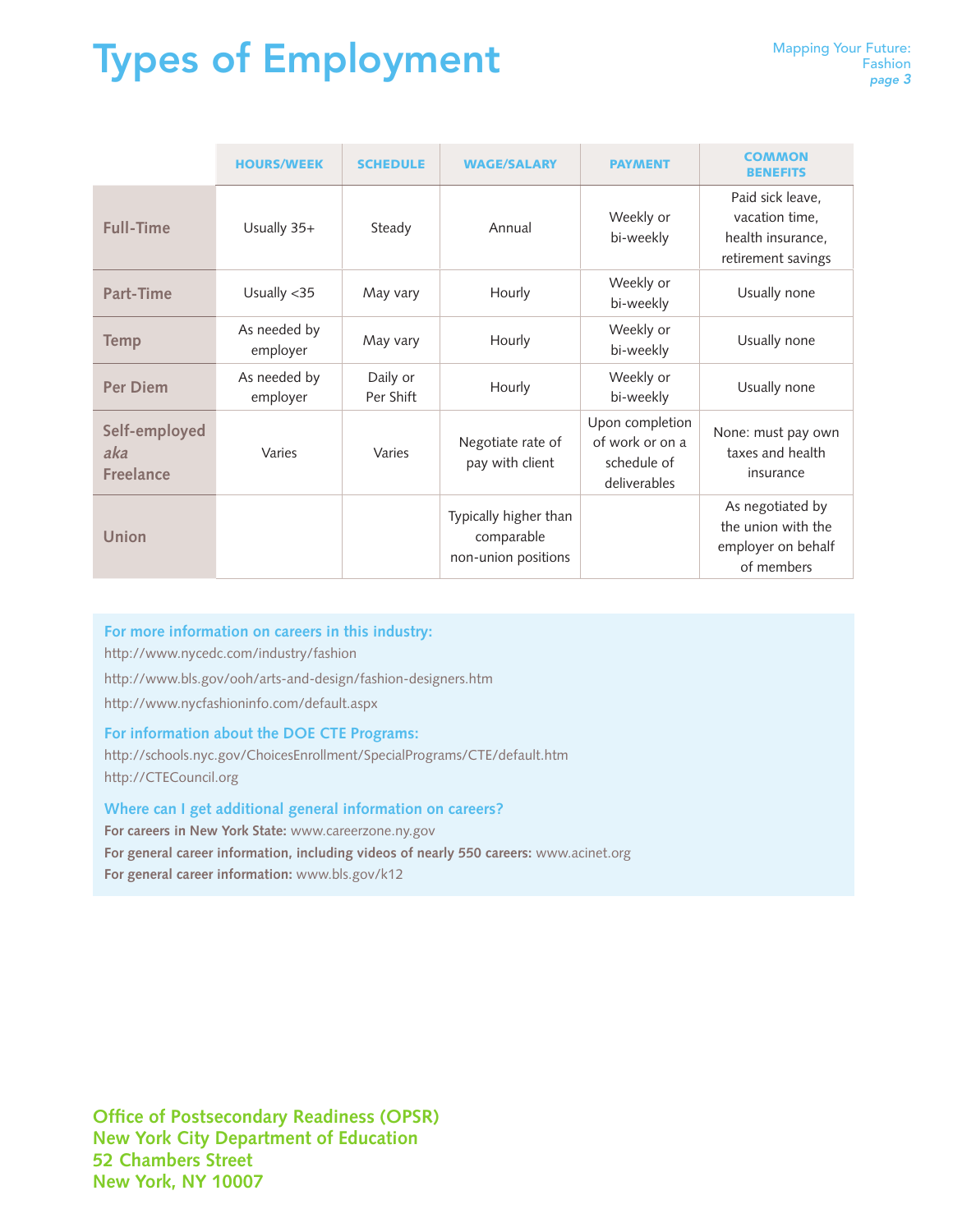# From the Showroom Floor to Store (a.k.a. Purchasing and Sales)

# INCREASING LEVELS OF EDUCATION/TRAINING REQUIRED

#### Stock Clerks, Sales Floor

DUTIES:

**Receives and stores sales floor merchandise. Stocks shelves, racks, cases, bins, and tables with merchandise. May also check inventory and mark merchandise.** 

PAY RANGE: **\$17,000 to \$27,000 per year**

#### Salesperson

DUTIES:

**Sells merchandise to customers in retail settings. Keeps a store stocked, orderly, and clean. Makes sure the sales floor reflects the store and brand's design concepts**

PAY RANGE: **\$17,000 to \$33,000 per year**

### High School or Equivalent Plus Some Experience or Some College

#### Visual Merchandiser

#### DUTIES:

**Installs, arranges, and maintains the visual presentation of window and retail displays to promote sales, design concepts, and a positive shopping experience for customers.** 

PAY RANGE: **\$26,000 to \$51,000 per year**

#### Key Holder

DUTIES:

**As a senior salesperson, assists store manager with day-to-day store operations like opening and closing the store, managing registers and cash flow, overseeing security measures, supporting sales staff, and resolving customer conflicts.** 

PAY RANGE: **\$32,000 to \$55,000 per year**

#### Assistant Buyer

DUTIES:

**Provides administrative and analytical support to the Merchandise/Retail Buyer. May develop and submit purchase orders; review and analyze reports; and work with design firms to resolve shipping and delivery conflicts.** 

PAY RANGE: **\$34,000 to \$55,000 per year**

### High School or Equivalent High School or Equivalent and a Lot of Experience or Associate Degree

#### Retail Sales Manager

DUTIES:

**Manages retailer or store sales operations, including merchandising and sales staff. Trains staff and schedules sales floor shifts. Establishes performance goals for sales staff to meet. Collects information about sales and analyzes it to determine inventory needs and monitor customer preferences.** 

PAY RANGE: **\$34,000 to \$63,000 per year**

## Bachelor's Degree

#### Retail Store Manager

DUTIES:

**Directs day-to-day store operations. Develops and implements strategies to improve sales, promote a positive customer experience and increase profitability. Recruits, hires and trains store staff.** 

PAY RANGE: **\$39,000 to \$79,000 per year**

#### Retail Store Manager

DUTIES:

**Selects and orders merchandise on behalf of retailers. Develops relationships with design firms, negotiates prices, tracks shipments and forecasts trends among target consumer groups. Utilize forecasting tools and interacts with buying and sales teams to inform purchase orders.** 

PAY RANGE: **\$42,000 to \$90,000 per year**

#### Retail Store Manager

DUTIES:

**Creates marketing campaigns to promote/increase designer or brand sales. Gathers and analyzes information on competitors, prices, sales and methods of marketing and distribution to inform campaign strategy.** 

PAY RANGE: **\$46,000 to \$91,000 per year**